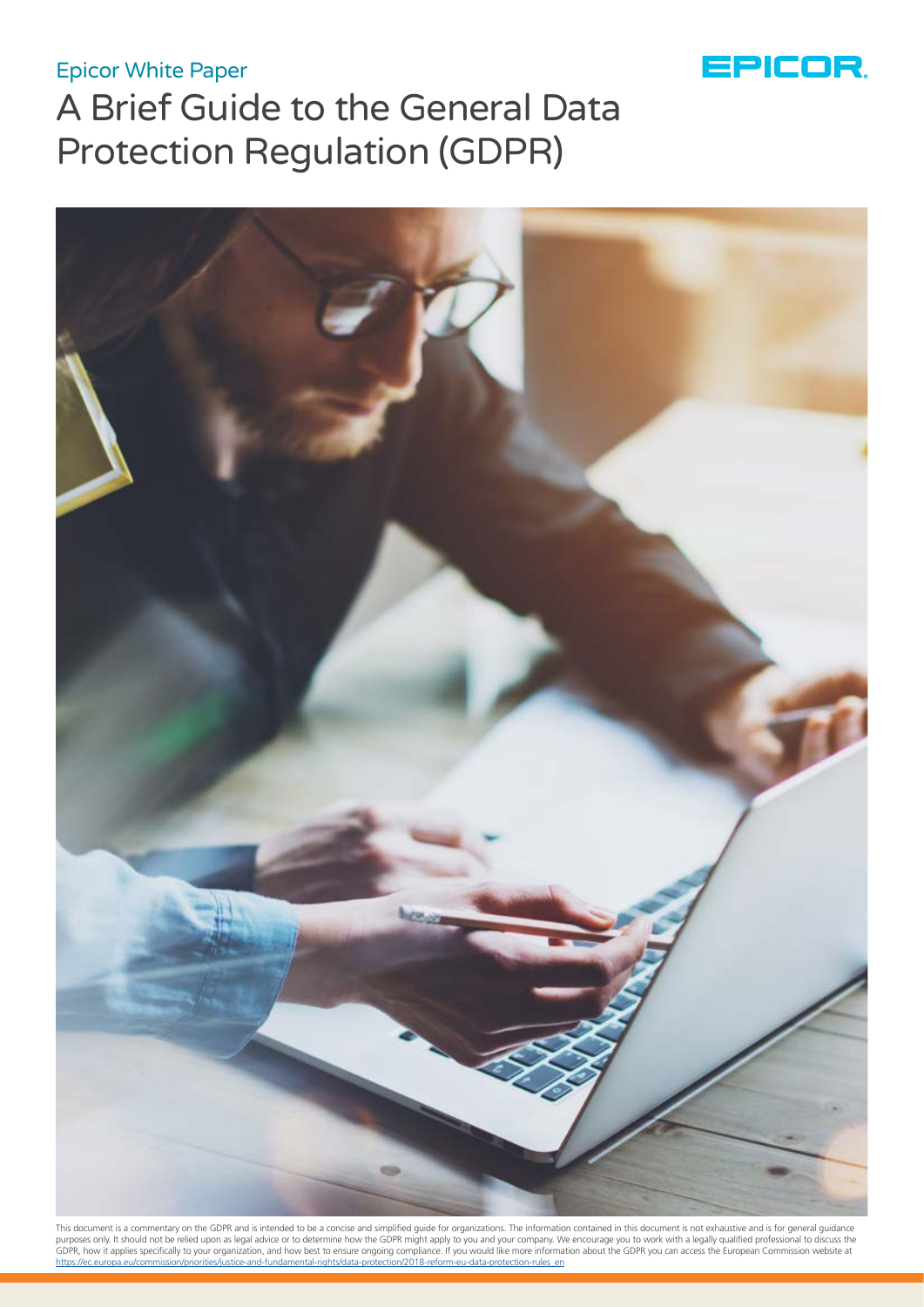# A Brief Guide to the General Data Protection Regulation (GDPR)



# Introduction

The General Data Protection Regulation (GDPR) is a new legal framework that replaces the EU Data Protection Directive and is enforceable beginning on 25 May 2018. The purpose of the GDPR is to further protect the privacy rights of EU individuals by governing how organizations manage and protect personal data pertaining to EU persons, regardless of where the personal data is collected, transferred, stored, or processed.

The GDPR has numerous changes from the existing law that affects how EU personal data should be handled and may impact every department across many businesses worldwide. It is expected to affect any organization that processes EU personal data for itself or on behalf of others, as well as suppliers and other third parties that may process EU personal data for organizations.

The GDPR may have a significant impact on your business, and the path to meeting the obligations of GDPR may seem challenging. Epicor is here to help.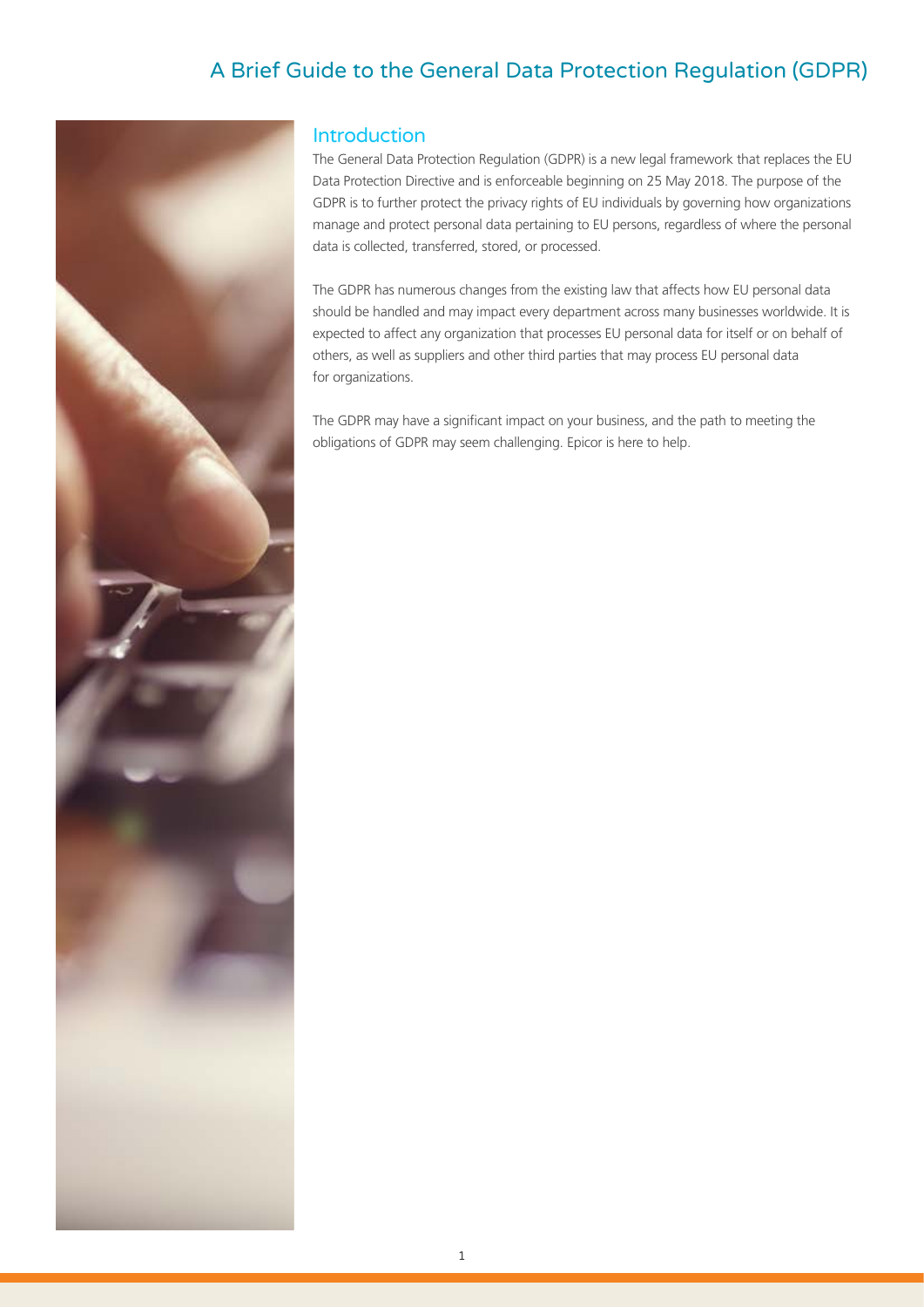# A Brief Guide to the General Data Protection Regulation (GDPR)

#### Understanding the basics **What is the GDPR?**

The General Data Protection Regulation (GDPR) is a new European Union (EU) regulation that is enforceable beginning on 25 May 2018 and establishes personal data protection as a basic human right for EU persons.

#### **What does the GDPR provide?**

The GDPR provides individuals with certain rights and controls over their personal data. The GDPR also requires transparency regarding an organization's use of personal data and establishes security and other controls over how personal data is protected.

#### **Who is impacted by the GDPR?**

The requirements set out by the GDPR may apply to any organization processing EU personal data. These requirements may also apply to third parties and other suppliers that an organization may utilize to process personal data.

## **Will the GDPR impact organizations outside the EU?**

The impact of the GDPR extends beyond the EU borders. It will potentially affect any organization—regardless of location if the organization collects, receives, processes or stores EU personal data. This regulation may have implications for any organization located outside the EU that collects or receives EU personal data.

#### **What are the key principles of the GDPR?**

The intent of the GDPR is to strengthen existing individual rights, introduce new rights, and give EU persons more control over their personal data. The basic principles of the GDPR are to:

- $\blacktriangleright$  Require transparency on the handling and use of personal data
- $\blacktriangleright$  Limit personal data processing to specified, legitimate purposes
- $\blacktriangleright$  Limit personal data collection and

storage to intended purposes

- $\blacktriangleright$  Enable individuals to request in certain situations: access, correction, deletion (right to be forgotten), transfer of their personal data to a third party, restriction or objection to the processing of their personal data
- $\blacktriangleright$  Ensure personal data is protected using appropriate security measures
- $\blacktriangleright$  Limit the storage of personal data for only as long as necessary for its intended purpose

## **What do the GDPR principles mean to my business?**

Individuals in the EU may have the right to know, among other things, if and how their personal data is being processed, used, shared and stored. Individuals also may have various other individual rights, such as being provided access to their personal data. When responding to such requests, the information must be provided to the individual in a way that is clear and understandable.

Individuals may also have the right to have personal data corrected or deleted. If a person no longer wants his or her data processed and an organization does not have another lawful basis for keeping it—the data must be erased.

The GDPR also provides individuals in the EU with the right to know when personal data has been breached. The GDPR requires organizations to inform individuals of high risk data breaches, in addition to notifying the relevant data protection authorities.

# GDPR Definitions

The GDPR uses several terms that may not be familiar or particularly clear. We have tried to simplify them.

#### **Personal Data:**

Personal Data is at the heart of the GDPR, and the definition of personal data is broad.

Examples of personal data include name, email address, phone number, physical address, device identifiers like IP addresses, geolocation information, health information, financial information, age, date of birth, etc.

Despite the fact that data—such as an individual's name or email address—might be available through public searches or other public records, it may be considered personal data that must be protected under the GDPR. Organization that have doubt about whether data associated with a person or a person's device is or is not personal data commonly assume that it is.

### **Controller**

A controller is an organization that determines how and for what purposes personal data is collected, used, processed, disclosed, and maintained.

For example, when a company collects personal data directly from an individual, or receives personal data from a third party that collected it on behalf of the company, the company is commonly the controller.

#### **Processing**

Processing is an action performed on personal data—whether or not by automated means. This includes the collection, recording, organization, structuring, storage, adaptation or alteration, retrieval, consultation, use, disclosure by transmission, dissemination or otherwise making available, alignment or combination, restriction, erasure, or destruction of personal data.

Nearly anything that is done with personal data may be considered processing.

#### **Processor**

A processor is an organization which processes (e.g., collects, stores, uses, or discloses) personal data solely on behalf of a controller and in accordance with the instructions of a controller.